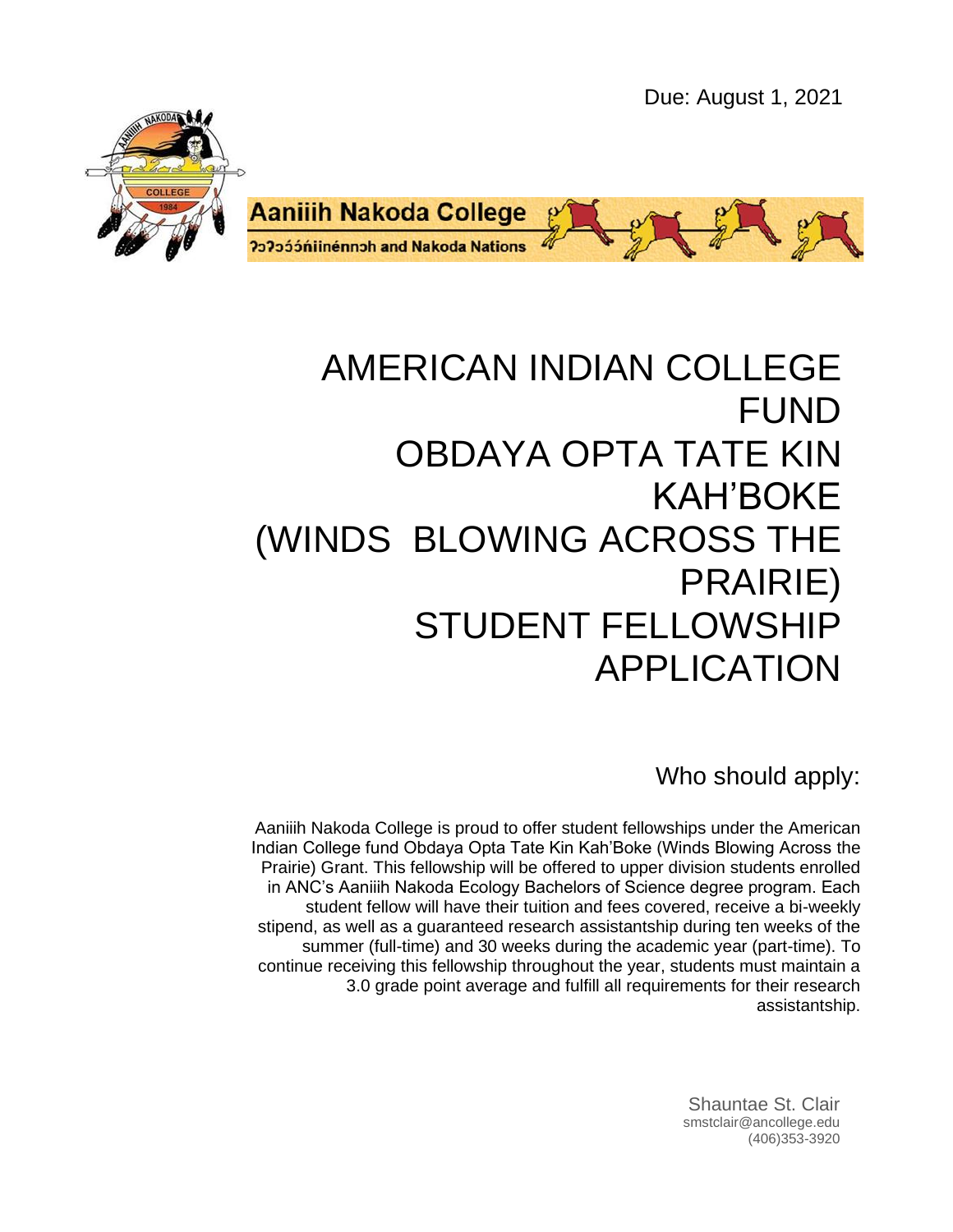

## **Attach the following with this form:**

- **Personal Essay**
- **Official Transcripts**

## **Fellowship Application**

| <b>Applicant Information</b>                                                                                                                                                                                                                                                  |                                                                                                                                                                                                                                |                          |                      |                                      |                                                                                                                       |                                                                                                                                                                                                                                |  |  |
|-------------------------------------------------------------------------------------------------------------------------------------------------------------------------------------------------------------------------------------------------------------------------------|--------------------------------------------------------------------------------------------------------------------------------------------------------------------------------------------------------------------------------|--------------------------|----------------------|--------------------------------------|-----------------------------------------------------------------------------------------------------------------------|--------------------------------------------------------------------------------------------------------------------------------------------------------------------------------------------------------------------------------|--|--|
| Full Name:                                                                                                                                                                                                                                                                    | First<br>Last                                                                                                                                                                                                                  |                          |                      | Date: <u>_______________</u><br>M.I. |                                                                                                                       |                                                                                                                                                                                                                                |  |  |
| Address:                                                                                                                                                                                                                                                                      | <b>Street Address</b>                                                                                                                                                                                                          |                          |                      |                                      |                                                                                                                       | Apartment/Unit #                                                                                                                                                                                                               |  |  |
|                                                                                                                                                                                                                                                                               | City                                                                                                                                                                                                                           |                          |                      |                                      | <b>State</b>                                                                                                          | ZIP Code                                                                                                                                                                                                                       |  |  |
| Phone:                                                                                                                                                                                                                                                                        |                                                                                                                                                                                                                                |                          | Email                |                                      | <u> 1989 - Jan Stern Stern Stern Stern Stern Stern Stern Stern Stern Stern Stern Stern Stern Stern Stern Stern St</u> |                                                                                                                                                                                                                                |  |  |
| <b>YES</b><br><b>NO</b><br><b>YES</b><br><b>NO</b><br>Are a member of a federally recognized tribe?<br>Are you a citizen of the United States?<br>$\Box$<br>П<br>$\Box$<br>$\mathsf{L}$<br><b>YES</b><br><b>NO</b><br>Are you eligible for Financial Aid?<br>$\Box$<br>$\Box$ |                                                                                                                                                                                                                                |                          |                      |                                      |                                                                                                                       |                                                                                                                                                                                                                                |  |  |
| <b>Education</b>                                                                                                                                                                                                                                                              |                                                                                                                                                                                                                                |                          |                      |                                      |                                                                                                                       |                                                                                                                                                                                                                                |  |  |
| High School:                                                                                                                                                                                                                                                                  |                                                                                                                                                                                                                                |                          |                      |                                      |                                                                                                                       | Address: Address:                                                                                                                                                                                                              |  |  |
| From:                                                                                                                                                                                                                                                                         | To: the contract of the contract of the contract of the contract of the contract of the contract of the contract of the contract of the contract of the contract of the contract of the contract of the contract of the contra | Did you graduate? $\Box$ | <b>YES</b>           | <b>NO</b><br>$\Box$                  |                                                                                                                       | Diploma: the contract of the contract of the contract of the contract of the contract of the contract of the contract of the contract of the contract of the contract of the contract of the contract of the contract of the c |  |  |
|                                                                                                                                                                                                                                                                               | College: Address:                                                                                                                                                                                                              |                          |                      |                                      |                                                                                                                       |                                                                                                                                                                                                                                |  |  |
| From:                                                                                                                                                                                                                                                                         | To: $\qquad \qquad \qquad \qquad$                                                                                                                                                                                              | Did you graduate? □      | <b>YES</b>           | NO<br>$\Box$                         |                                                                                                                       | Degree: the contract of the contract of the contract of the contract of the contract of the contract of the contract of the contract of the contract of the contract of the contract of the contract of the contract of the co |  |  |
| Other:                                                                                                                                                                                                                                                                        |                                                                                                                                                                                                                                | Address:______           |                      |                                      |                                                                                                                       |                                                                                                                                                                                                                                |  |  |
| From:                                                                                                                                                                                                                                                                         | To:                                                                                                                                                                                                                            | Did you graduate?        | <b>YES</b><br>$\Box$ | NO<br>□                              | Degree:                                                                                                               |                                                                                                                                                                                                                                |  |  |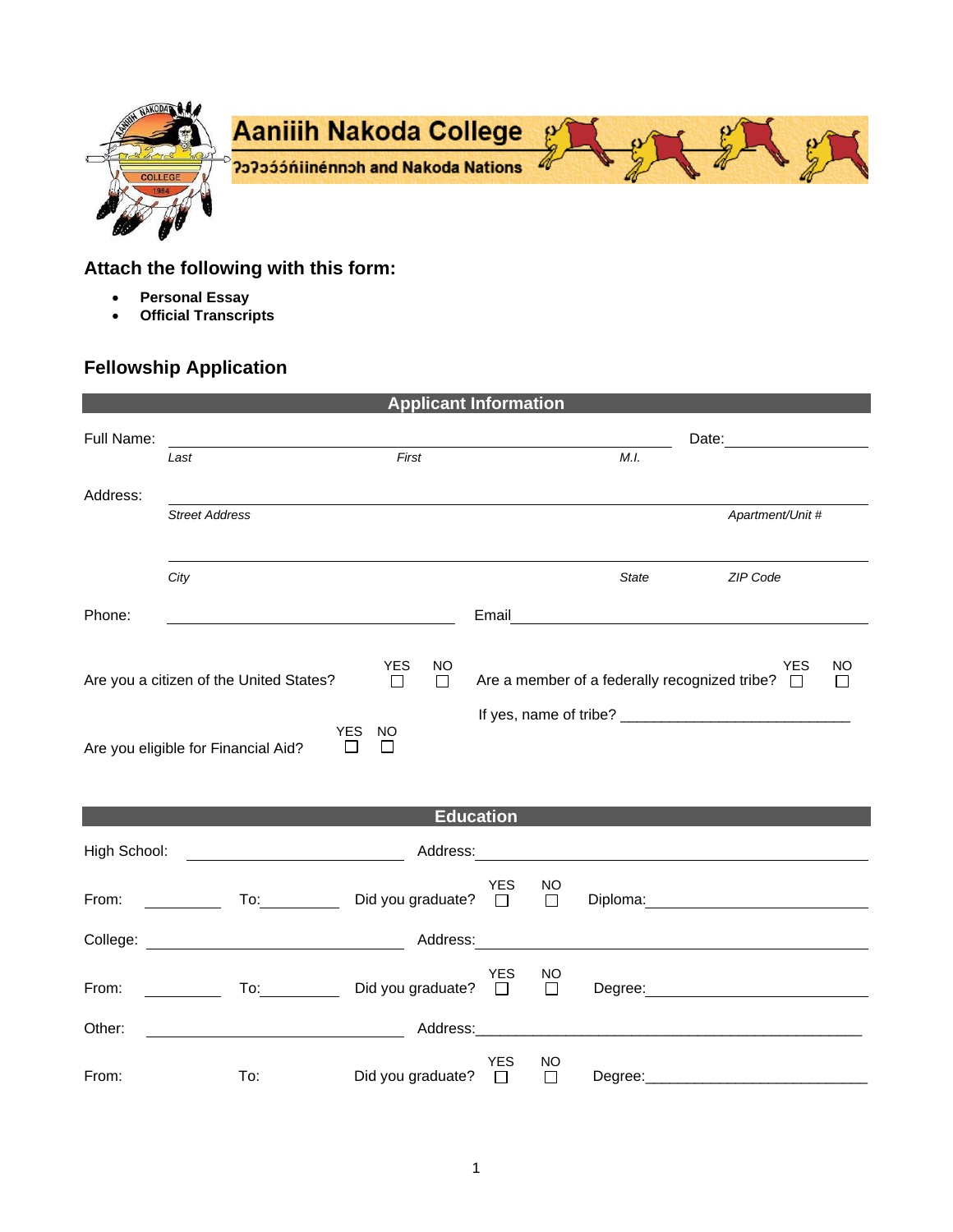### **References**

*Please list three professional or academic references.*

| Full Name:                                                              | Relationship: _____________ |  |
|-------------------------------------------------------------------------|-----------------------------|--|
| Company:<br><u> 1989 - Andrea Andrews, amerikansk politik (d. 1989)</u> | Phone: <u>______</u>        |  |
| Address:                                                                |                             |  |
| Full Name:                                                              |                             |  |
| Company:                                                                | Phone:                      |  |
| Address:                                                                |                             |  |
| Full Name:                                                              |                             |  |
| Company:                                                                | Phone:                      |  |
| Address:                                                                |                             |  |